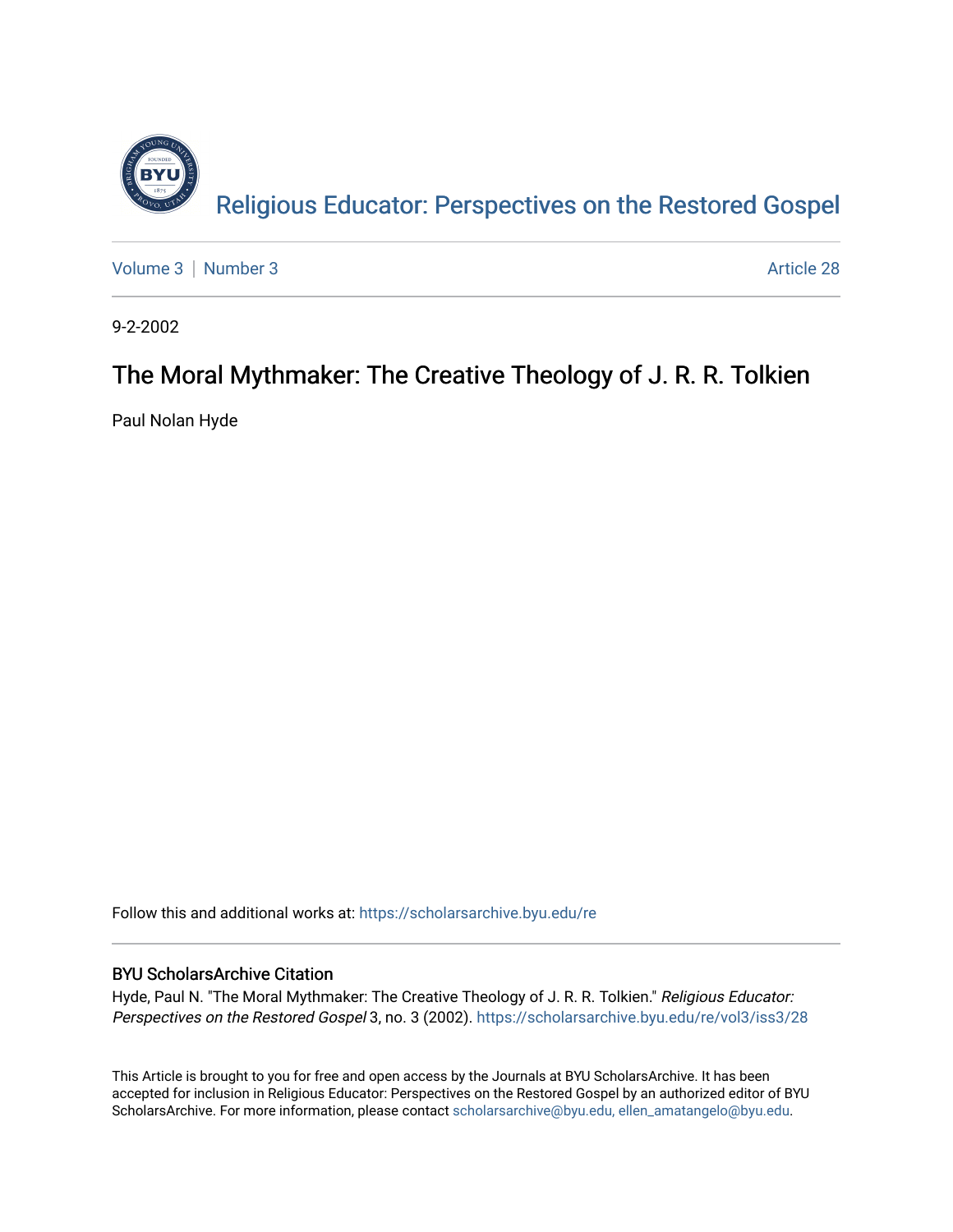

Professor John Ronald Reuel Tolkien (1892-1973), the author of The Hobbit and The Lord of the Rings.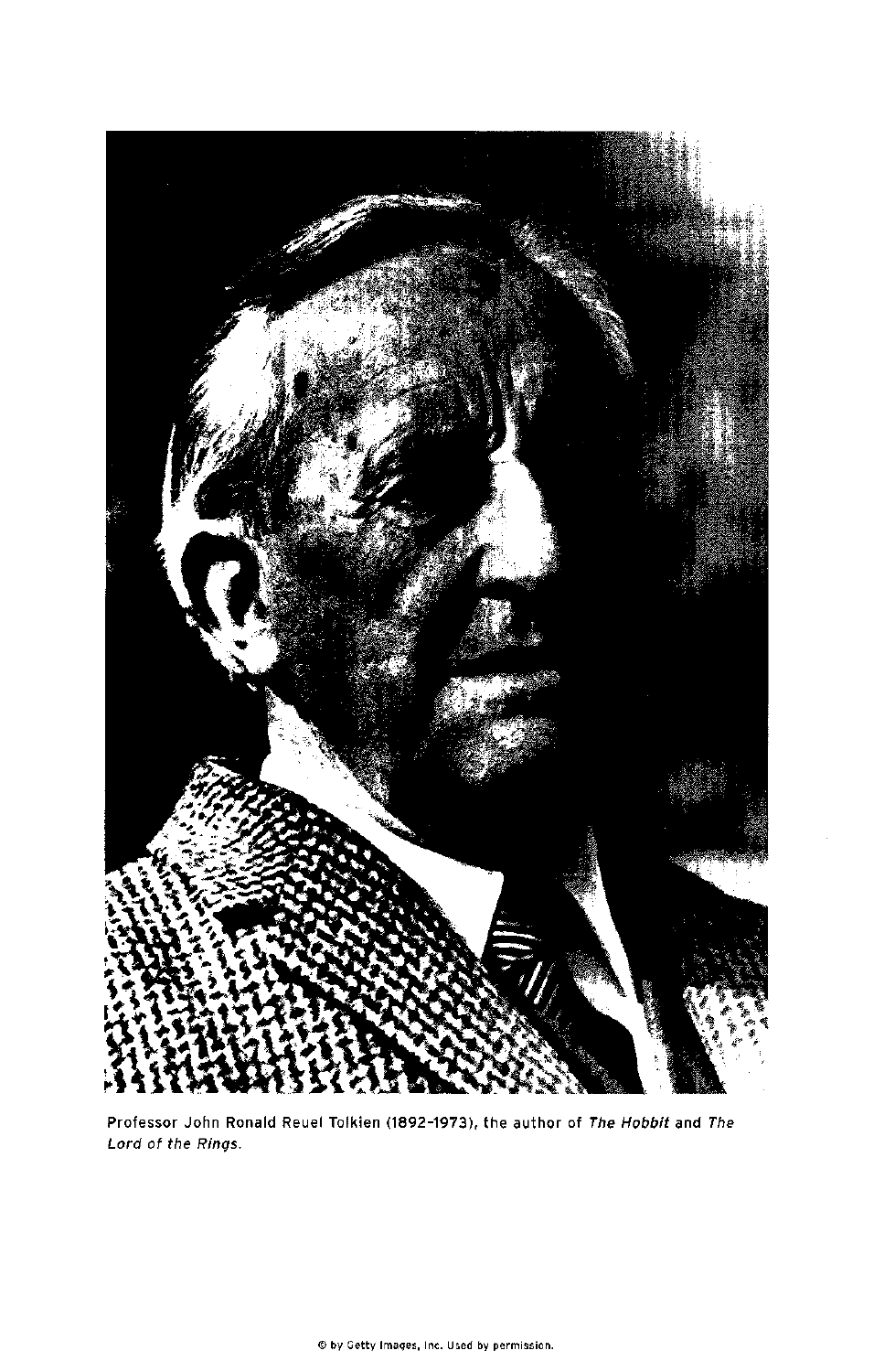# The Moral Mythmaker: The Creative Theology of J. R. R. Tolkien

Paul Nolan Hyde

Paul Nolan Hyde is an institute instructor at the Orem Utah Institute of Religion.

Shortly after the theatrical release of The Lord of the Rings: The Fellowship of the Ring in December 2001, Richard Neitzel Holzapfel encouraged me to write an article regarding The Lord of the Rings and its application to the Latter-day Saint classroom. While I believe that the proper atmosphere for teaching literature is in the literature classroom, I am keenly aware of the popularity of the works of J. R. R. Tolkien and their potential applicability to the teaching of gospel principles. I have observed, however, that most of my students are not clear as to why they enjoy the stories of Middle Earth and what draws them into this particular world of fantasy. My remarks are intended to introduce teachers to some of the reasons behind the natural gravitation of their students to Tolkien's works. The youth of The Church of Jesus Christ of Latter-day Saints are sensitive to true principles, and they will find the truths of eternity in the writings of good people. Not every man who has written his mind or has had his works published or has been lauded by the academics of the world has been a good man. John Ronald Reuel Tolkein, however, is one of the best. As to whether every teacher in the Church Educational System ought to read The Hobbit and The Lord of the Rings, I will say no more than to repeat my oft-quoted advice with a bit of a wry smile:  $\mathscr A$  man is not truly educated until he has."

# A Personal Introduction

Thirty-five years ago, shortly after I returned home from a mission to southern Mexico, a friend introduced me to the writings of J. R. R. Tolkien. I began with *The Hobbit*, the so-called prequel to The Lord of the Rings. Ten days later, I put down The Return of the King, hungering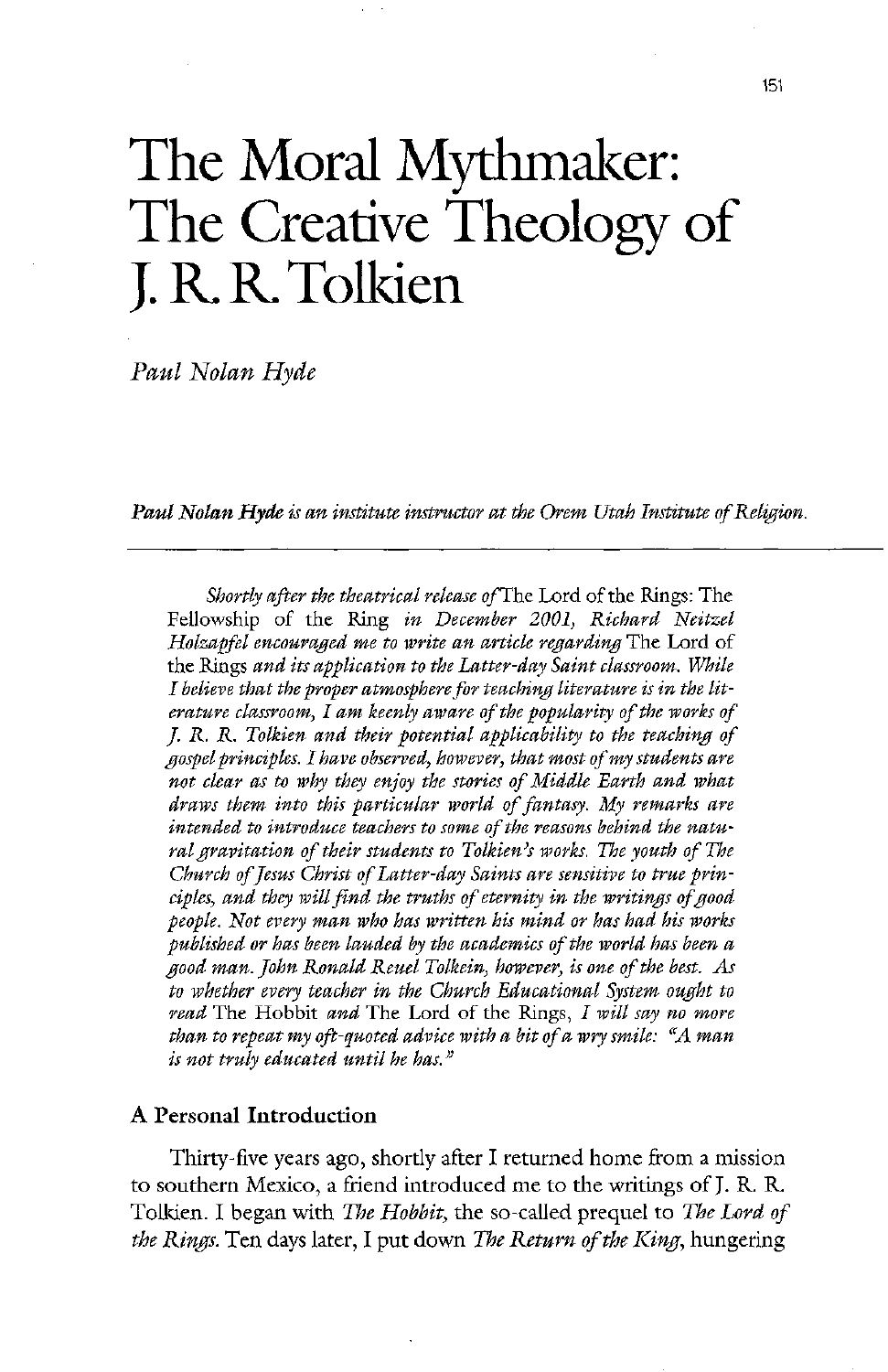for more, and there was no more. I scoured the bookstores for Tolkien's poetry and prose and joyfully found The Tolkien Reader, Smith of Wooten Major, Farmer Giles of Ham, The Adventures of Tom Bombadil, and the lovely Leaf by Niggle. Yet of hobbits and elves I could learn nothing more. As a result of what I considered to be a literary dearth, I returned to the original four volumes and devoured them again and again. Each reading revealed aspects of the narrative that I had missed; each reading increased the hunger for whatever it was that Tolkien's works had addicted me to. I am not sure that I could have articulated what it was I desired; I knew only that the desire within me was waiting impatiently to be satisfied.

In an act of desperation, I began to do what I would now term a "survey of literature." I perused the periodical indices, subsequently making copies of every news article I could find on Tolkien and his creations. In the process, I learned of Tolkien's affection for the writings of George MacDonald, William Morris, H. Rider Haggard, and other nineteenth-century fantasists. In short order, I discovered for myself that my tastes ran in the same channel. My personal library began to grow. I learned of Tolkien's intimate friendships with C. S. Lewis, Charles Williams, and the other Oxford "Inklings," as they styled themselves. My reading of The Chronicles of Narnia and the Perelandra trilogy began a lifelong love of Lewis's narrative gift and led me ultimately to his outwardly theological writings at which  $I$  was awestruck. Williams's The Place of the Lion and The Greater Trumps left me spellbound, and I could not desist until I had acquired all of Tolkien's scant corpus of published works. My bookshelves smiled more and more deeply at the discovery of each of these literary and personal companions that graced Tolkien's life. As I probed into his history, I became aware of his academic background. I learned of his love of the English language in all of its permutations, his native gift for language acquisition, and his scholarly grasp of the historical development of language. I had long been aware of and fascinated with the runic systems of The Hobbit and The Lord of the Rings, together with the Elvish scripts in all their varieties. I began to realize that these, along with the various invented linguistic pieces of poetry and dialogue, were not merely creative frosting but were part of a vast, seamless panorama from which the stories had been taken. The more I became aware of his professional pursuits, the more I became intrigued by the obvious connection between the real world and the world of Middle Earth. I sensed that no true appreciation of what Tolkien had accomplished in his writings could ever materialize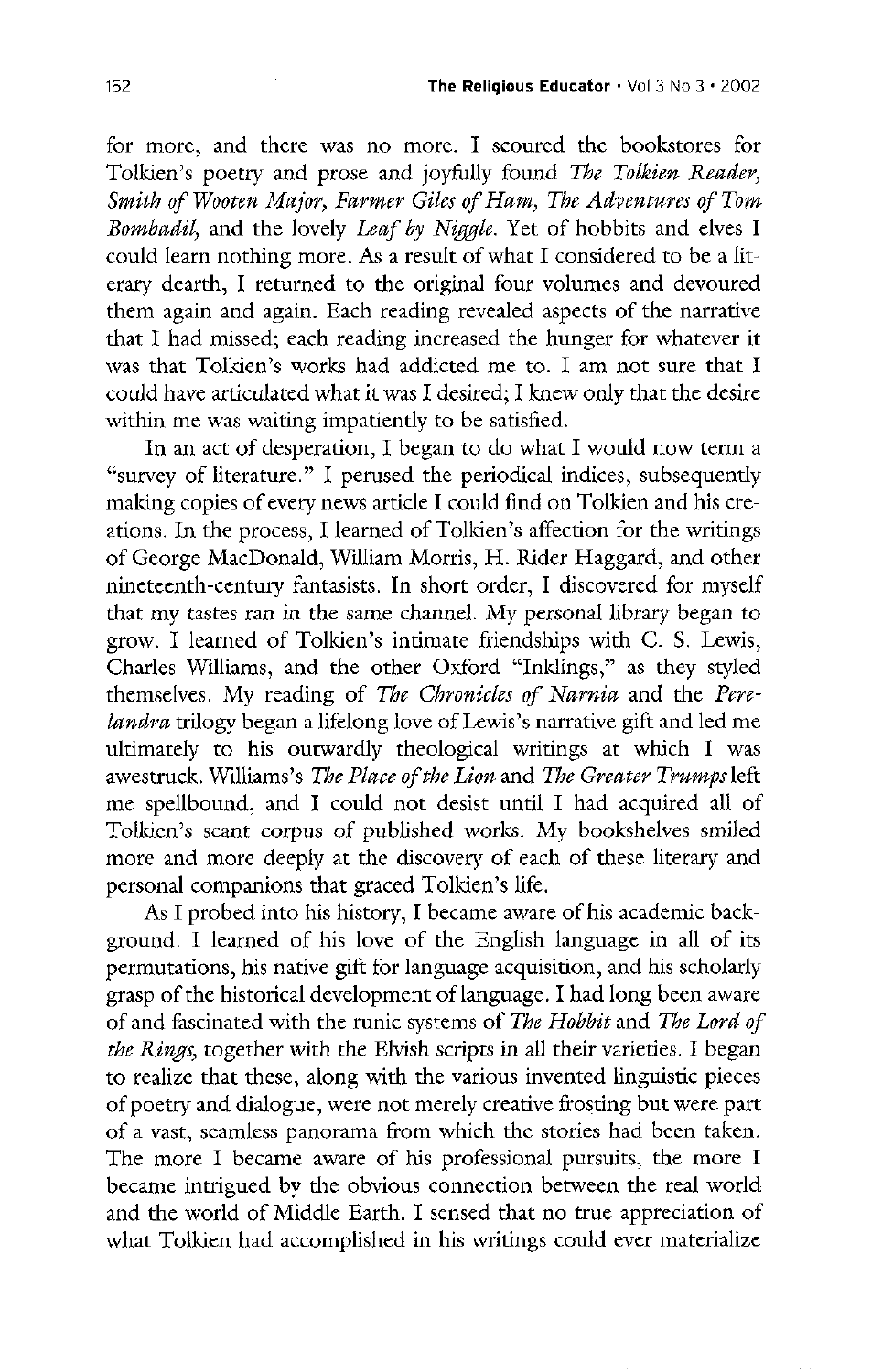unless I understood the fountain from which their creation sprang. So compellingly did this realization strike me that I changed majors at the time I began my master's program. I had been a Spanish major; I would now delve into the mysteries of English language and linguistics. A year after I completed this advanced degree, I mourned the death of John Ronald Reuel Tolkien, a man whom I had never met but whom I had come to know intimately.

## Tolkien the Scholar $1$

Tolkien was born 3 January 1892 in Bloemfontein, South Africa, to Arthur and Mabel Tolkien, emigrants from Birmingham, England. His father worked as the bank manager for the Bank of Africa in the Orange Free State. By February 1896, however, Ronald Tolkien and his younger brother Hillary were fatherless. Their mother returned to England with her sons in the summer of 1896 but died of diabetes eight years later. The two boys were raised by relatives under the guidance of a local parish priest, their mother having been received into the Catholic Church four years before her death. John Ronald followed a course of study at King Edward's School, where he clearly manifested an aptitude for languages, first with Latin and Greek and later with Welsh, French, and German. Although Tolkien's linguistic gift helped him learn ancient and foreign languages, his mind gravitated toward the reasons why languages were as they were—how and why they differed. He studied philology and in due time discovered Anglo-Saxon and the epic *Beowulf* and from thence to Middle English and Sir Gawain and the Green Knight. He then turned to Old Norse and the Elder and Younger Eddas, the literary treasures of Iceland. In his final year at King Edward's, he discovered the Kalavala, the principal depository of Finnish mythology. His love of language motivated him to create languages of his own, sometimes in collaboration with cousins and friends, using English, Greek, French, Spanish, and Latin elements as the building blocks for the phonetics and vocabulary. His first serious language invention, however, evolved from his study of Gothic, the sole survivor of the East Germanic family of languages. He created words and phrases in the gothic manner and then proposed etymologies that would link them to extant vocabulary or to languages of more ancient date. In 1912, he abandoned Gothic as the catalyst and turned to Finnish, from which would develop the family of Elvish languages with which most readers of Tolkien's works have become familiar, Quenya in particular. A variety of language permutations would develop as Tolkien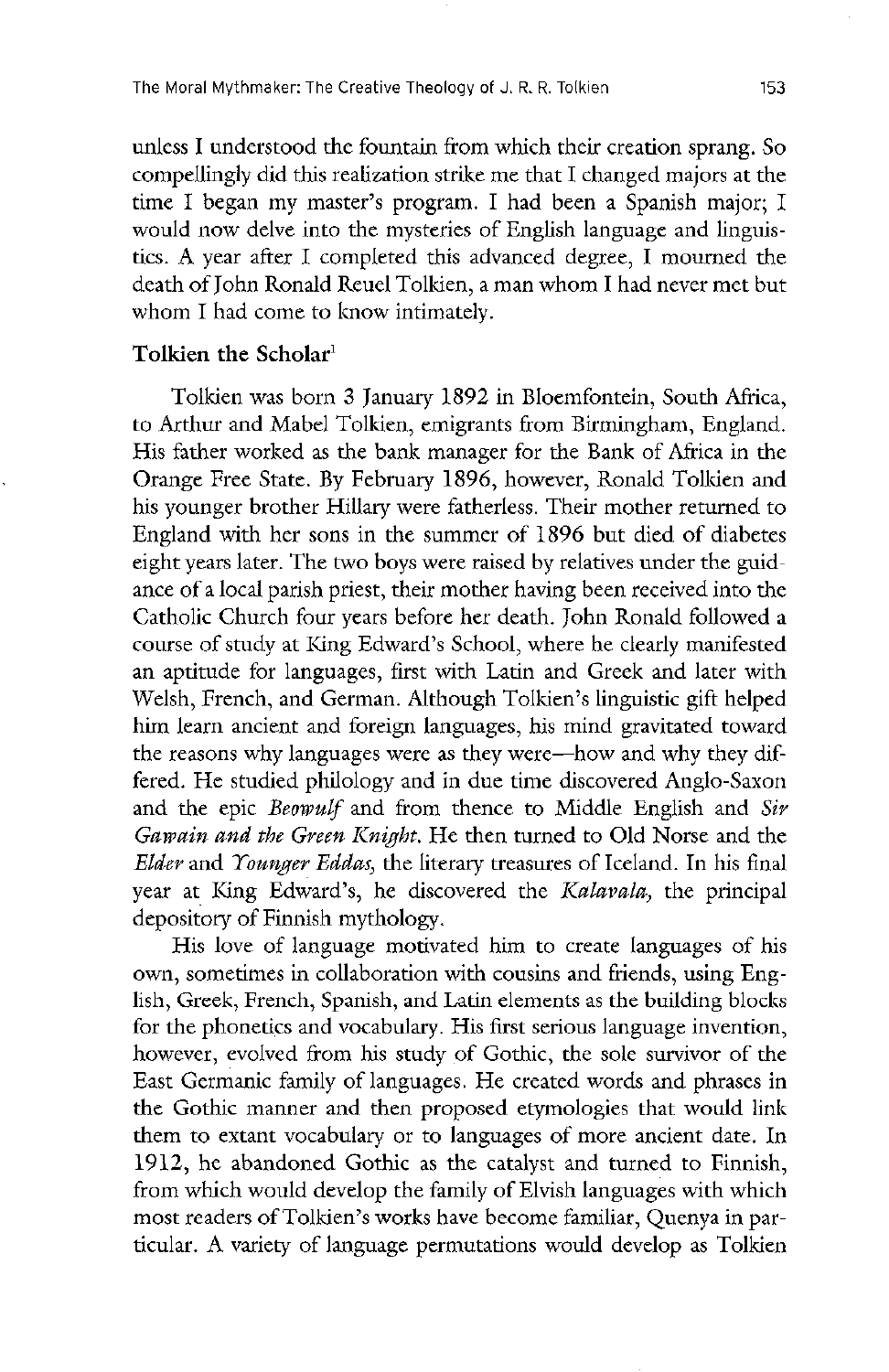incorporated linguistic principles from welsh and other exotic languages producing Sindarin, Laiquendi, Moriquendi, and others—nearly forty languages in all

In December 1910, Tolkien was awarded an Open Classical Exhibition to Exeter College at Oxford University and matriculated there in the fall of 1911. By 1913, he was preparing for his degree in the Honours School of English Language and Literature at Exeter. As he progressed in his studies of Anglo-Saxon, he read Cynewulf's Crist, two lines of which struck him forcefully

> Eala Earendel engla beorhtast Ofer middangeard monnum sended

Hail Earendel, brightest of angels

Above the middle-earth sent unto men

from this meager beginning would derive a series of poems and stories that would serve as the foundation of the mythology of Middle Earth: The Book of Lost Tales.

Tolkien graduated from Exeter with first class honors in the summer of 1915 and was immediately commissioned in the lancashire Fusiliers and sent to France during the First World War. He spent almost all of 1917 convalescing in England from "trench fever" with little more to do than to write The Book of Lost Tales. In November of 1918, he returned to Oxford University to serve on the staff responsible for publishing the Oxford English Dictionary, a ten-volume work documenting the historical development of the English language from its roots to the present. In 1920, he accepted an appointment at Leeds University as reader in English language and in 1924 was elected professor of English language at the same institution. In the summer of 1925, Tolkien was invited to return to Oxford as the Rawlinson and Bosworth Professor of Anglo-Saxon. During his tenure at Oxford, Tolkien wrote The Hobbit, an instant literary success published in 1937. Eight years later, he was elected Merton Professor of English Language and Literature at Oxford, a chair that he held until his retirement in 1959. While at Merton, Tolkien published *The Lord of the Rings* 

# Tolkien the Mythmaker

The Lord of the Rings must be seen as part of the vast panorama devised by Tolkien twenty years before The Hobbit was published. As Professor Tolkien clearly states in his foreword to The Lord of the Rings, "This tale grew in the telling, until it became a history of the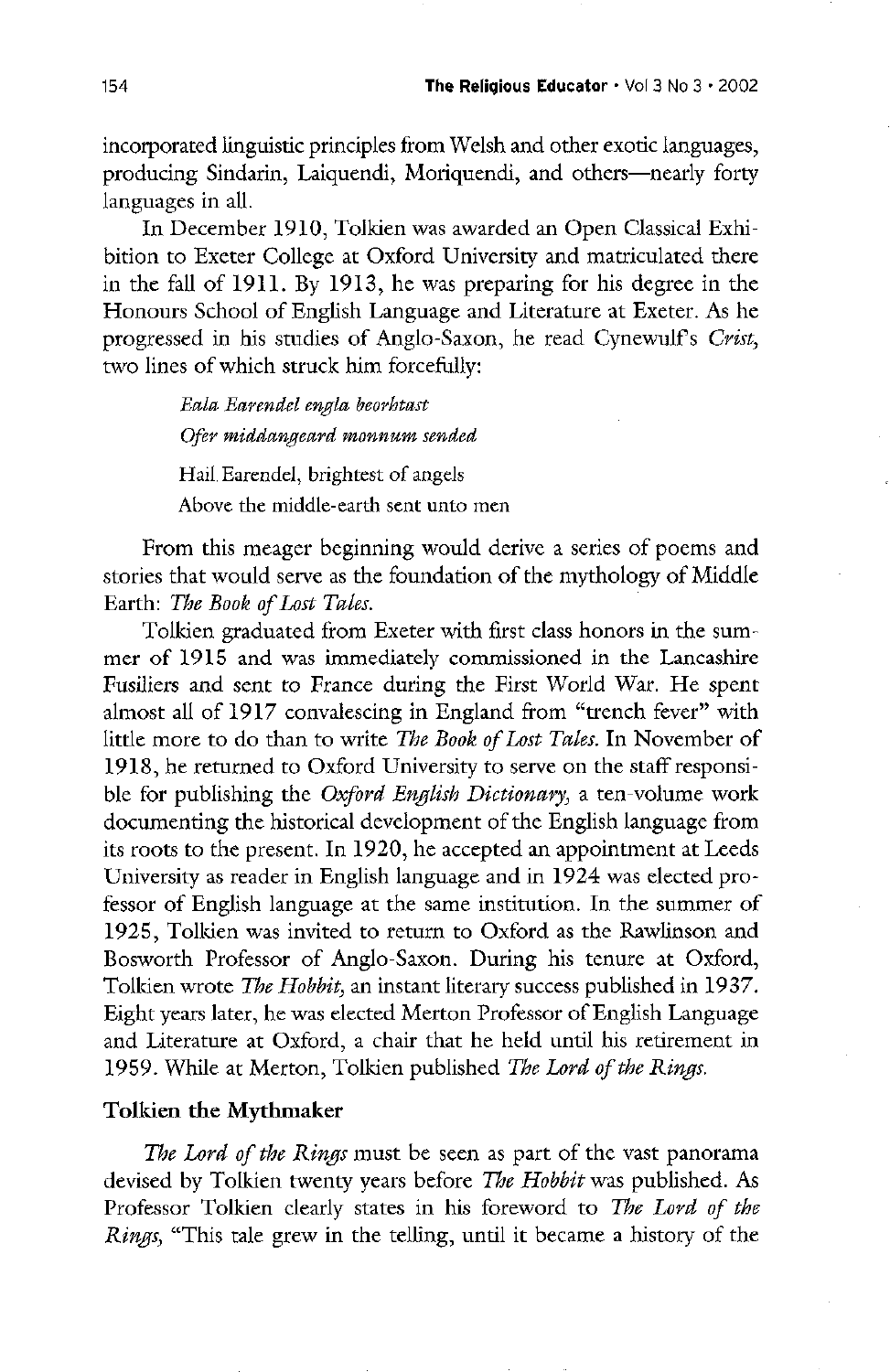The Moral Mythmaker: The Creative Theology of J. R. R. Tolkien 155

Great War of the Ring and included many glimpses of the yet more ancient history that preceded it. It was begun soon after The Hobbit was written and before its publication in  $1937$ ; but I did not go on with this sequel, for I wished first to complete and set in order the mythology and legends of the Elder Days, which had then been taking shape for some years. I desired to do this for my own satisfaction, and I had little hope that other people would be interested in this work, especially since it was primarily linguistic in inspiration and was begun in order to provide the necessary background of 'history' for Elvish tongues."<sup>2</sup>

Tolkien's narrative references to the "ancient history" are not mere literary posing for rhetorical effect. In a letter to W. H. Auden, Tolkien addressed the issue directly. After referring to his particular linguistic tastes, Tolkien writes: "All this only as background to the stories, though languages and names are for me inextricable from the stories. They are and were so to speak an attempt to give a background or a world in which my expressions of linguistic taste could have a function. The stories were comparatively late in coming." $3^3$ 

When the stories did come, they came with an underlying purpose, far grander than the creation of a world where his languages might be spoken. In a letter to Milton Waldman, Tolkien confesses the great design

Do not laugh! But once upon a time (my crest has long since fallen) I had in mind to make a body of more or less connected legend, ranging from the large and cosmogonic, to the level of romantic fairy-story—the larger founded on the lesser in contact with the earth, the lesser drawing splendour from the vast backclothswhich I could dedicate simply to: to England; to my country. It should possess the tone and quality that I desired, somewhat cool and clear, be redolent of our "air" (the clime and soil of the North West, meaning Britain and the hither parts of Europe: not Italy or the Aegean, still less the East), and, while possessing  $(fI\ could$ achieve it) the fair elusive beauty that some call Celtic (though it is rarely found in genuine ancient Celtic things), it should be "high," purged of the gross, and fit for the more adult mind of a land long now steeped in poetry. I would draw some of the great tales in fullness, and leave many only placed in the scheme, and sketched. The cycles should be linked to a majestic whole, and yet leave scope for other minds and hands, wielding paint and music and drama. Absurd.<sup>4</sup>

This letter was drafted in 1951, three years before the first publication of The Lord of the Rings, and yet Tolkien already had in hand much of what he had described to Waldman. The Book of Lost Tales,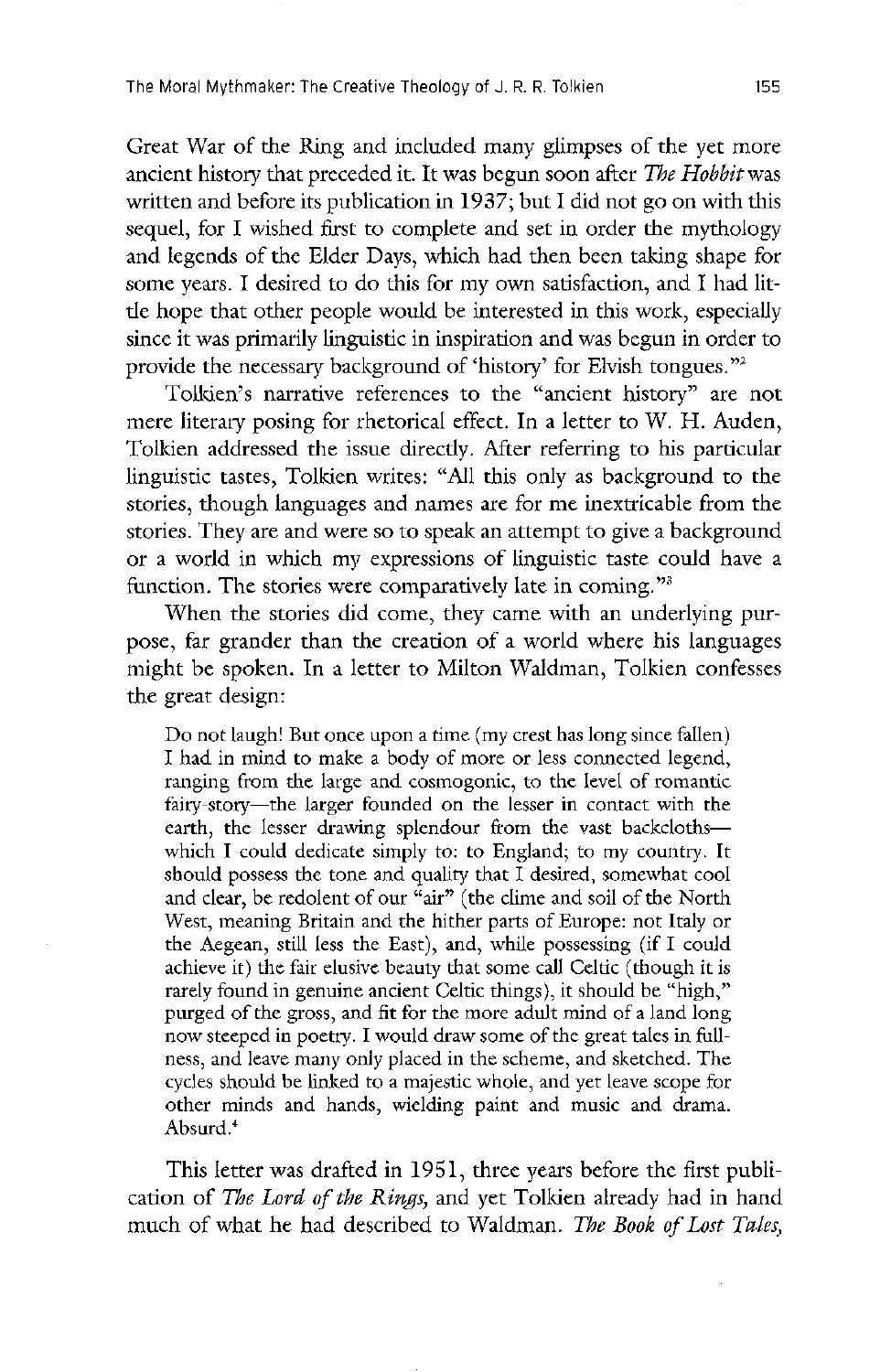begun while Tolkien was yet an undergraduate at Oxford University, recounted the history of Middle Earth during the First and Second Ages of the world, vast periods of time carefully chronicled in prose and poetry. Christopher Tolkien, J. R. R. Tolkien's son and literary executor, has, during the past thirty years, brought to light this enormous historical backdrop of which The Hobbit and The Lord of the Rings were eventually made part. The Silmarillion, The Book of Lost Tales, The Lays of Beleriand, The Shaping of Middle Earth, The Lost Road, and The War of the Jewels, among others, reveal with their grandeur of scope why Tolkien's stories regarding the War of the Ring have verisimilitude. For an accurate depiction of the grueling process and the sometimes debilitating frustration that J. R. R. Tolkien suffered during the creation of this English mythology, the reader is directed to Tolkien's wonderful short story "Leaf by Niggle."<sup>5</sup>

#### Tolkien the Moralist

At the heart of every writer there is a teacher, a part of the author's soul that is compelled to tell a story with a moral. Some are more blatant about the didactic act than others, but the instruction is delivered just the same. This is particularly true when the writer is fundamentally ethical—one who has a theological or religious fountain from which his or her writing flows. The degree to which a writer bares his or her soul varies, of course, but to illustrate the subtlety of technique, I turn to two of the writers I discovered for myself shortly after I came in contact with Tolkien's works: C. S. Lewis and Charles Williams. The titles of Charles Williams's seven novels clearly indicate the theological bent the author brought to his writing: The Place of the Lion, All Hallow's Eve, Descent into Hell, Shadows of Ecstasy, Many Dimensions, War in Heaven, and The Greater Trumps. There is no obfuscating the religious aspects of the stories with allegory; the ideas are plain and clear-cut. On the other hand, though deeply religious, many of the fictional works of C. S. Lewis are less aggressive theologically. The Chronicles of Narnia and the Perelandra trilogy, for example, have religious icons depicted, but they are generally far more allegorically represented: Aslan and Ransom as Christ figures, heavily charged names for characters, and so forth. If Williams wears his religion on his shirt cuff, Lewis has his farther up the sleeve. Tolkien, however, is far more oblique—close to his vest, to continue the analogy. Before the publication of The Letters of J. R. R. Tolkien in 1981, debates raged over the religiosity of The Hobbit and The Lord of the Rings. The waybread of the elves was seen by some to be the Catholic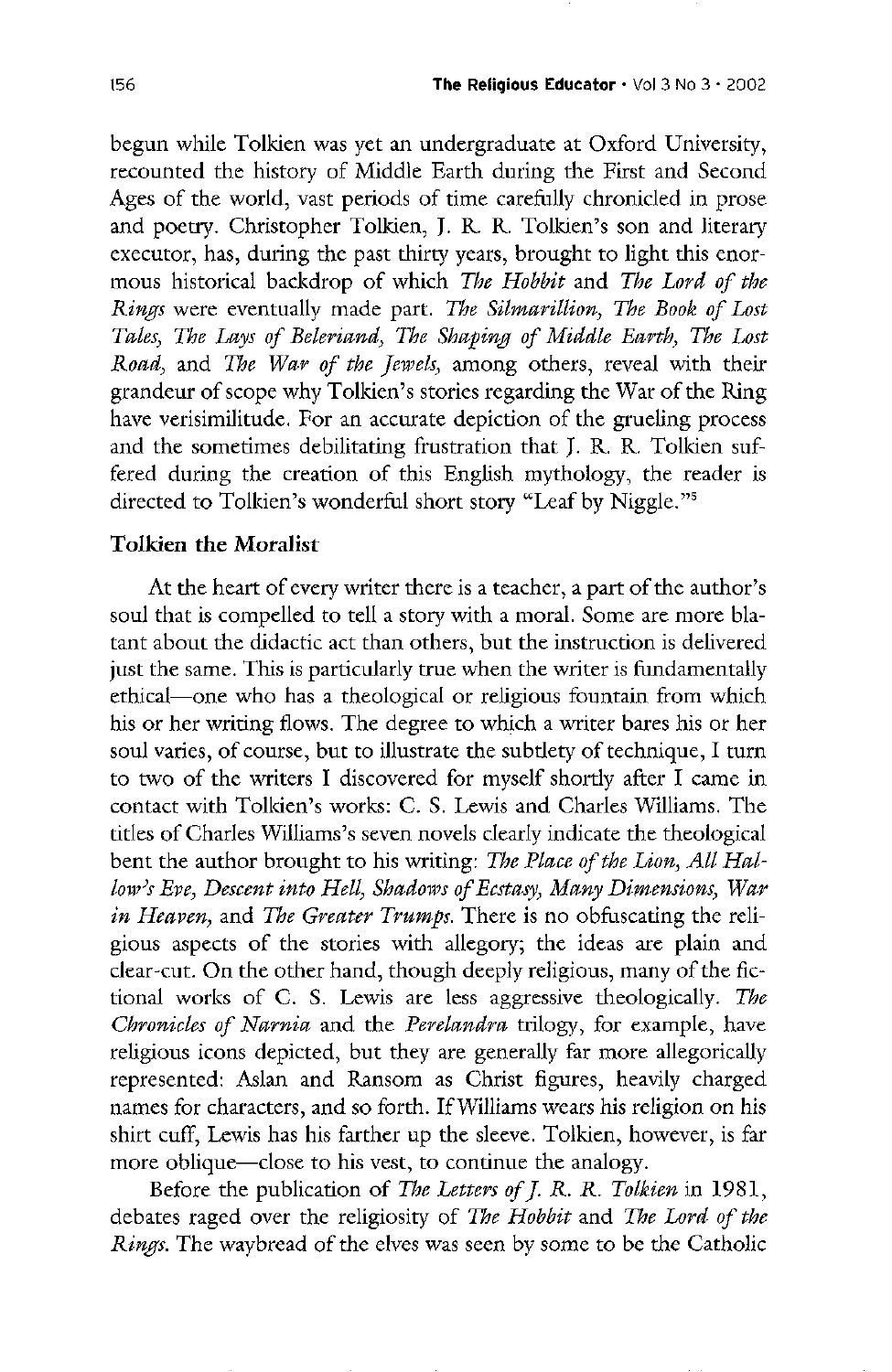Eucharist; Galadriel as Mother Mary; Bilbo, Frodo, and Sam as the bearers of the Cross, either as Christ figures or Cyreneans; and so forth. Other fans and scholars dismissed the whole discussion as nonsense—that no overtly religious imagery and themes existed in Tolkien's works. Tolkien's letters, however, demonstrate that both extremes were in error. In a letter to Robert Murray, a Jesuit priest who had written him regarding Catholic elements in the trilogy, Tolkien wrote:

I think I know exactly what you mean by the order of Grace; and of course by your references to Our Lady, upon which all my own small perception of beauty both in majesty and simplicity is founded. The Lord of the Rings is of course a fundamentally religious and Catholic work; unconsciously so at first, but consciously in the revision. That is why I have not put in, or have cut out, practically all references to anything like "religion," to cults or practices, in the imaginary world. For the religious element is absorbed into the story and the symbolism. However that is very clumsily put, and sounds more self-important than I feel. For as a matter of fact, I have consciously planned very little.<sup>6</sup>

In a letter written to Deborah Webster in October of 1958 in which she had apparently asked for some pertinent personal facts, Tolkien somewhat clarifies his position on religion in the stories after addressing the influence of language on his writings:

And there are a few basic facts, which however drily expressed, are really significant. For instance I was born in 1892 and lived for my early years in "the Shire" in a pre-mechanical age. Or more important, I am a Christian (which can be deduced from my stories), and in fact a Roman Catholic. The latter "fact" perhaps cannot be deduced; though one critic (by letter) asserted that the invocations of Elbereth, and the character of Galadriel as directly described (or through the words of Gimli and Sam) were clearly related to Catholic devotion to Mary. Another saw in waybread (lembas)  $=$ viaticum and the reference to its feeding the  $will$  (vol. III, p. 213) and being more potent when fasting, a derivation from the Eucharist. (That is: far greater things may colour the mind in dealing with the lesser things of a fairy story).<sup>7</sup>

In a subsequent letter to Mrs. Ruth Austin, Tolkien issues a caveat in his amiable and kind-hearted way: "I was particularly interested in your remarks about Galadriel.  $\ldots$  I think it is true that I owe much of this character to christian and catholic teaching and imagination about Mary, but actually Galadriel was a penitent: in her youth a leader in the rebellion against the Valar (the angelic guardians). At the end of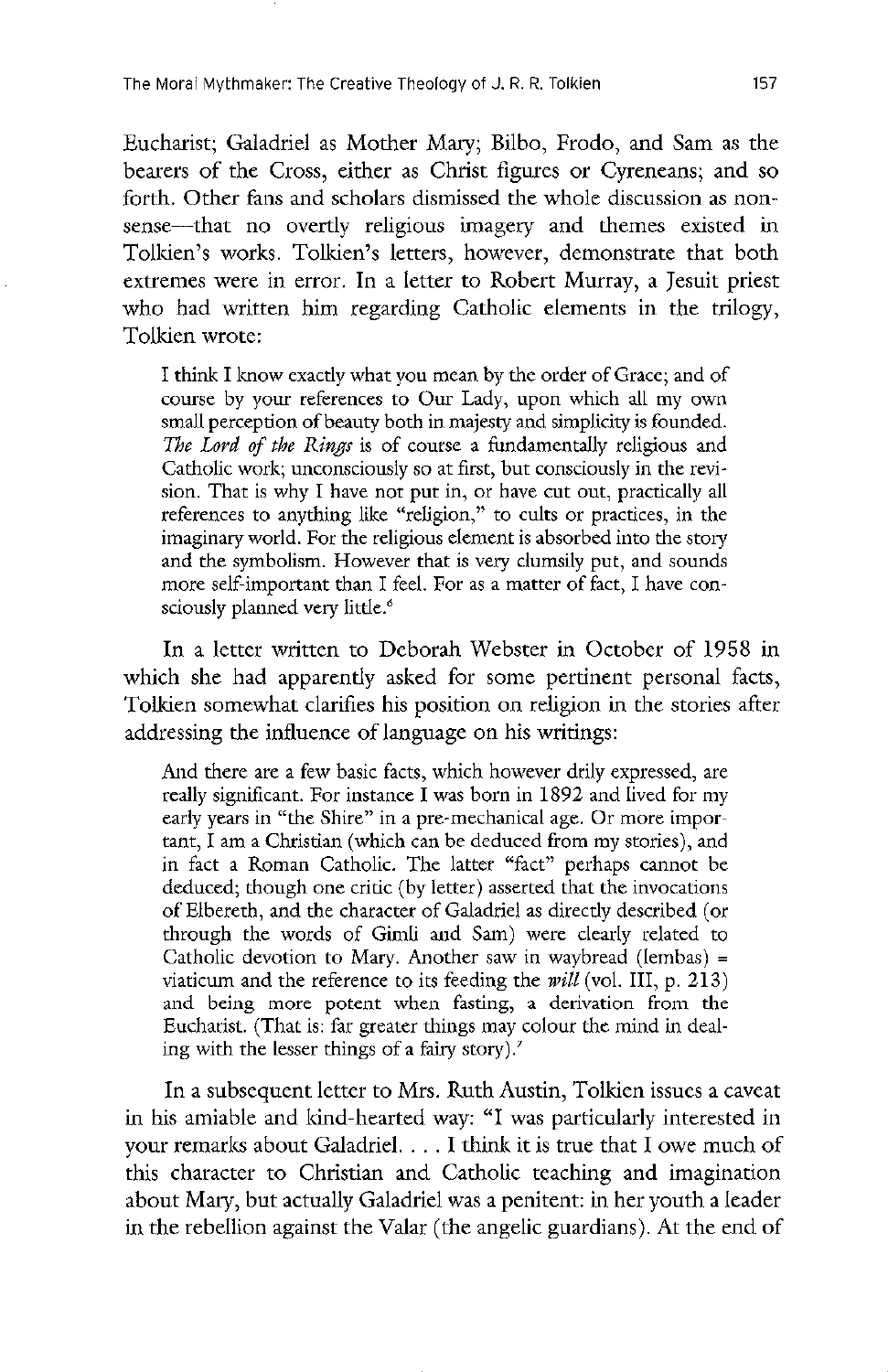the First Age she proudly refused forgiveness or permission to return. she was pardoned because of her resistance to the final and over whelming temptation to take the Ring for herself."<sup>8</sup>

The temptation to interpret The Lord of the Rings is difficult to resist, but Tolkien warns the reader from the very beginning:

As for any inner meaning or "message", it has in the intention of the author none. It is neither allegorical nor topical. As the story grew it put down roots (into the past) and threw out unexpected branches; but its main theme was settled from the outset by the inevitable choice of the Ring as the link between it and The Hobbit. ... Other arrangements could be devised according to the tastes or views of those who like allegory or topical reference. But I cordially dislike allegory in all its manifestations, and always have done so since I grew old and wary enough to detect its presence. I much prefer history, true or feigned, with its varied applicability to the thought and experience of readers. I think that many confuse "applicability" with "allegory"; but the one resides in the freedom of the reader, and the other in the purposed domination of the author.<sup>9</sup>

Therefore, though Tolkien's story line and narrative are naturally shaped by his religious sentiments as a Roman Catholic, one does not need to be a catholic or even a christian to thoroughly enjoy his

works. Is the waybread of the elves the Eucharist (or sacrament)? Yes and no. It is like saying that soil, air, and moisture equal the lilies of the field. While it may be biologically true, asserting the fact reduces the description to mere chemistry and says nothing of the life of the flowers nor of the beauty perceived by the travelers as they pass the field. If we are to find morality in Tolkien's writings, we must look deeper, avoiding facile interpretations along the way. In the space that remains, I will briefly address three elements that will serve as keys to understanding: first, the manner in which the stories were told; second, the importance of light and darkness; and finally, the contrast between destiny and free will

# On Fairy Tales<sup>10</sup>

Most of the early criticism of The Hobbit and The Lord of the Rings came as the result of misunderstanding. Reviewers attempted to place Tolkien's works in the same category as contemporary novels, not realizing that his models were nineteenth century rather than twentieth century

Robley Evans was one of the few early critics who perceived precisely what Tolkien was about: "Unlike writers of science fiction, Tolkien relies upon the literary traditions of the past as well as upon his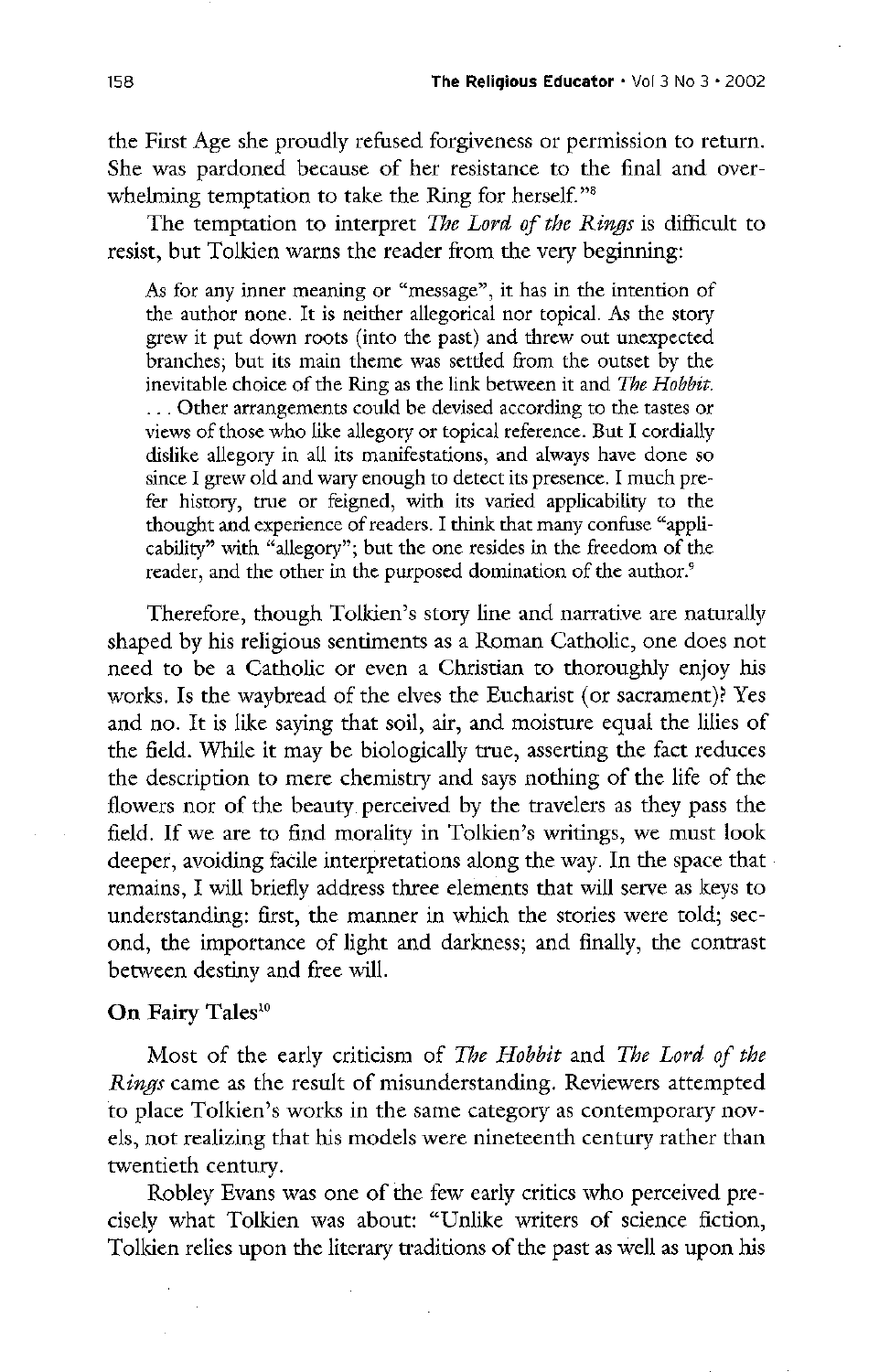imagination as the sources for his fantasy. He does not wish to break with Western culture or with the Romantic tradition that knowledge gives us power to change the world for the better. The imagination has enriched us in the past; it can continue to do so, not by throwing out our inheritance but by building upon it, and especially upon its familiar and eternally meaningful myths, symbols and dreams."<sup>11</sup>

Paul Kocher, too, acquired an early insight into Tolkien's style and, contrary to other critics, lauded Tolkien's facility rather than decried it: "Tolkien's real mastery as a writer, though, consists in his power to establish for each individual race a personality that is unmistakably its own. A dwarf is as different from an elf as an ent from a hobbit, and all from a man and from one another. Further, each race has not only its gifts but also its private tragedy, which it must try to overcome as best it can. And it must work out its own often difficult way of living with its peers. All this imparts great variety and drama to the epic within the broader movement of events."<sup>12</sup>

C. S. Lewis is even more to the point in his review: "Much that in a realistic work would be done by 'character delineation' is here done simply by making the character an elf, a dwarf, or a hobbit. The imagined beings have their insides on the outside; they are visible souls."<sup>13</sup>

Max Lüthi in his little book, On the Nature of Fairy Tales, clarifies the stylistics associated with the traditional fairy tale and, by so doing, describes in large measure Tolkien's manner of telling his stories: "In the fairy tale, feelings and relationships are externalized, sometimes in a manner which for us is quite peculiar.  $\ldots$  The steady progression of the action, the dispensing with a detailed portrayal of the background or the characters, in the predilection for everything clearly formed (in colors as well as in shape), the tendency toward extremes and contrasts, toward metals and minerals, cities, castles, rooms, boxes, rings, and swords, and the tendency to make feelings and relationships congeal into objects, so to speak, and thus become outwardly visible—all these things give the fairy tale definiteness, firmness, and clarity. The fairy tale bestows on its hearer, without him being aware of it, something of its unaffected precision and brilliance. $14$ 

That Tolkien was clearly utilizing the fairy tale as his model for telling the stories of Middle Earth is easily discerned through his letters to readers. To Naomi Mitchison he wrote the following of the elves: "If I were pressed to rationalize, I would say that they represent really Men with greatly enhanced aesthetic and creative faculties, greater beauty and longer life, and nobility."<sup>15</sup>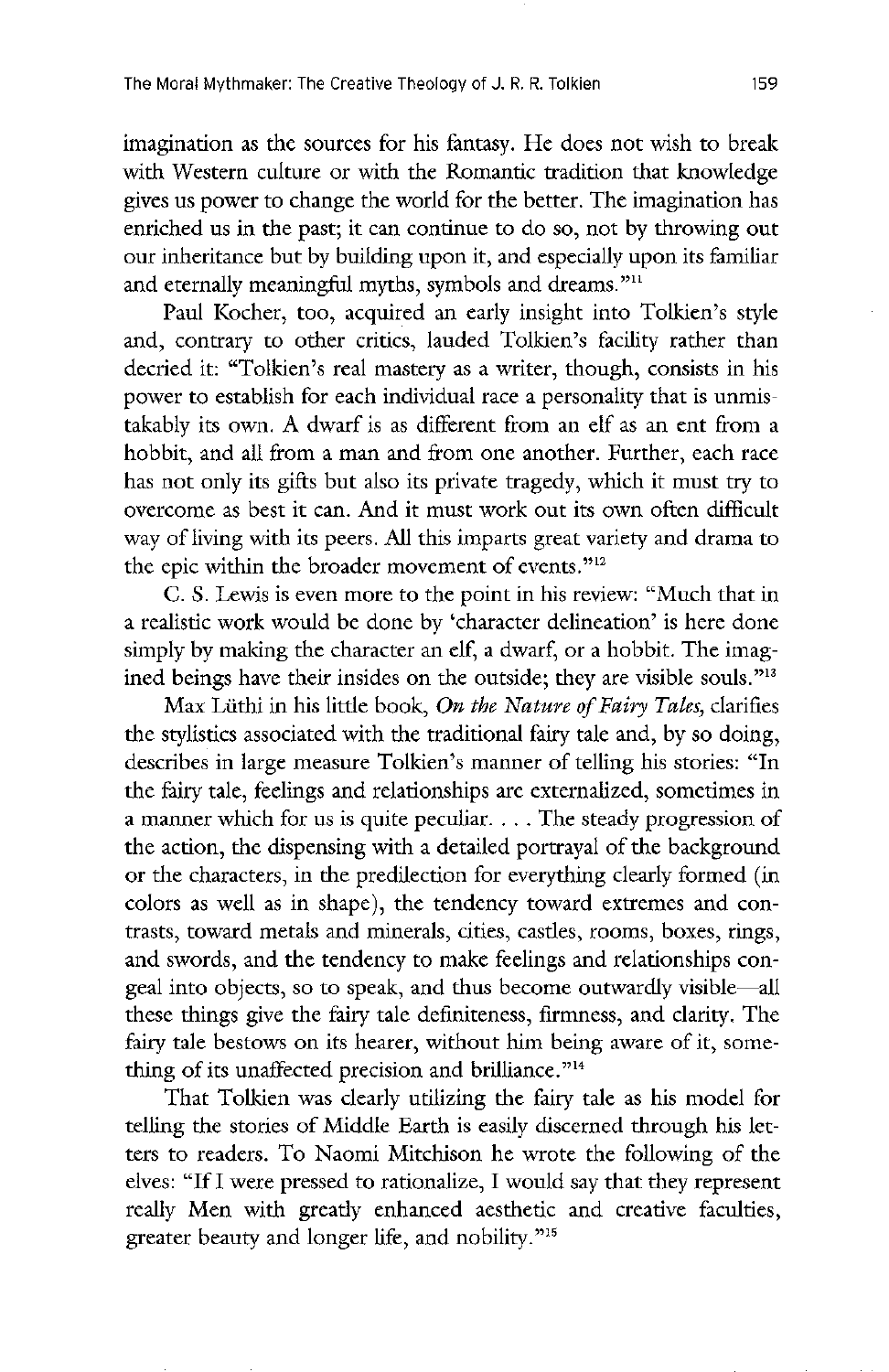To Michael Straight he provided this insight: "Of course, in fact exterior to my story, Elves and Men are just different aspects of the Humane, and represent the problem of Death as seen by a finite but willing and self-conscious person.  $\ldots$  The Elves represent, as it were, the artistic, aesthetic, and purely scientific aspects of the Humane nature raised to a higher level than is actually seen in Men."<sup>16</sup>

Tolkien describes the hobbits in related terms in a letter to Milton Waldman: "The Hobbits are, of course, really meant to be a branch of the specifically human race (not Elves or Dwarves)—hence the two kinds can dwell together (as at Bree), and are called just the Big Folk and Little Folk. They are entirely without non-human powers, but are represented as being more in touch with 'nature' (the soil and other living things, plants and animals), and abnormally, for humans, free from ambition or greed of wealth. They are made *small* (little more than half human stature, but dwindling as the years pass) partly to exhibit the pettiness of man, plain unimaginative parochial man though not with either the smallness or the savageness of Swift, and mostly to show up, in creatures of very small physical power, the amazing and unexpected heroism of ordinary man 'at a pinch.'"<sup>17</sup>

The external devices used to distinguish races and individuals are legion and can be found in every aspect of the narrative, including the nature of dialogue, the development and uses of racial scripts, and the phonological and grammatical differences among the languages of all the speaking creatures of Middle Earth.<sup>18</sup> These are in association with the obvious racial preferences exhibited toward nature, light, history, art, and wealth that almost every reader senses as he or she reads the books

# Light and Dark

Tolkien's use of light and dark is so patently obvious in the text of his books that it is almost embarrassing to mention the subject. I do so, however, without trepidation, knowing that the first blush is not always the best, nor the most revealing. Anyone who is familiar with the volumes published by Christopher Tolkien after his father's death is unavoidably aware of how profoundly the concept nourishes the overall creation of Middle Earth. A few examples gleaned from The Silmarillion should whet the appetite.

The elves are divided into classes of families dependent upon how far to the west they migrated after having been awakened at the waters of Cuivienen in the uttermost East. The Valar, the gods of Tolkien's mythology, invited the elves to join them in Aman. Some were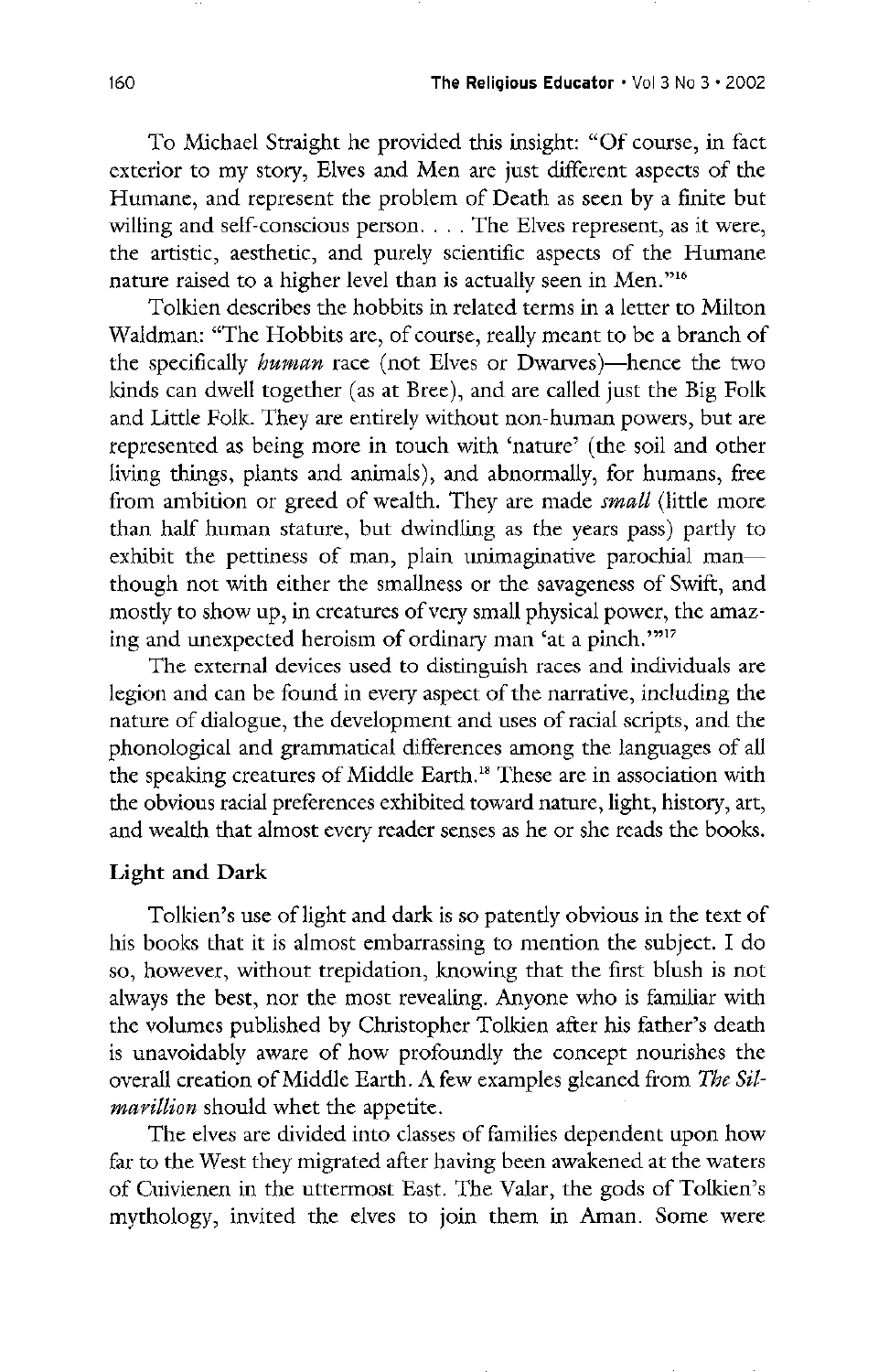frightened by Melkor and would not answer the call. They became known, along with others, as the Moriquendi—literally, the Dark Elves. Those who made their way across the wide expanse of Middle Earth to the Great Sea, and from thence to Aman, the glorious city of the Valar, became known as the Calaquendi—literally, the Light Elves. Those who hesitated at the Great Sea and would not cross were the Sindar, or Grey-elves. The Woodland Elves became known as the Laiquendi, or Green Elves, referring to the predominant color with which they were most comfortable.

The Istari, too, were categorized by color. Saruman (and eventually Gandalf) is called the White, who stood at the head of the council. Gandalf was the Grey until his death and resurrection in Moria. Radgast the Brown is clearly of a different mentality or orientation than are Gandalf and Saruman, as his color indicates. We are told elsewhere that the original Istari who came into the world were five in number, the remaining two having the color blue. They went into the dark East and were never heard of again. An entertaining exercise would be to attempt to determine the character traits of Thorin Oakenshield and his traveling companions in The Hobbit by the classification given by the color of their respective hoods The languages of Middle Earth are light sensitive as well. A simple scanning of the Ring inscription in comparison with any of the High Elven speech will reveal that the elves favored front vowels  $(i, e, a)$  and the speakers of Black Speech preferred back vowels  $(0, u)$ . A diligent study will reveal that Tolkien chooses consonants for his various languages the same way, dependent upon their affinity with light. Interestingly enough, the Glass of Galadriel is used at Minas Cirith by both Frodo and Sam to fend off evil. Both speak a language they do not know in evoking the power of the Star-Glass, yet Frodo speaks in High Elven and Sam in Sindarin. Is Tolkien not revealing something of his conception of the two characters by so doing? Clearly, he is. Mordor is, of course, the quintessential place of darkness in Middle Earth, followed closely by the corruption that Saruman made of Isengard. Lothlorien, the Golden Wood of Galadriel, and Rivendale, the home of Elrond Half-Elven, are the counterpoints of light. The singular quibble that I have with the otherwise brilliant filming of The Fellowship of the Ring is that both Rivendale and Lothlorien are sometimes portrayed as dark (with a kind of blue patina) and somewhat somber. Tolkien's conception in the narrative is far more golden and festive all in all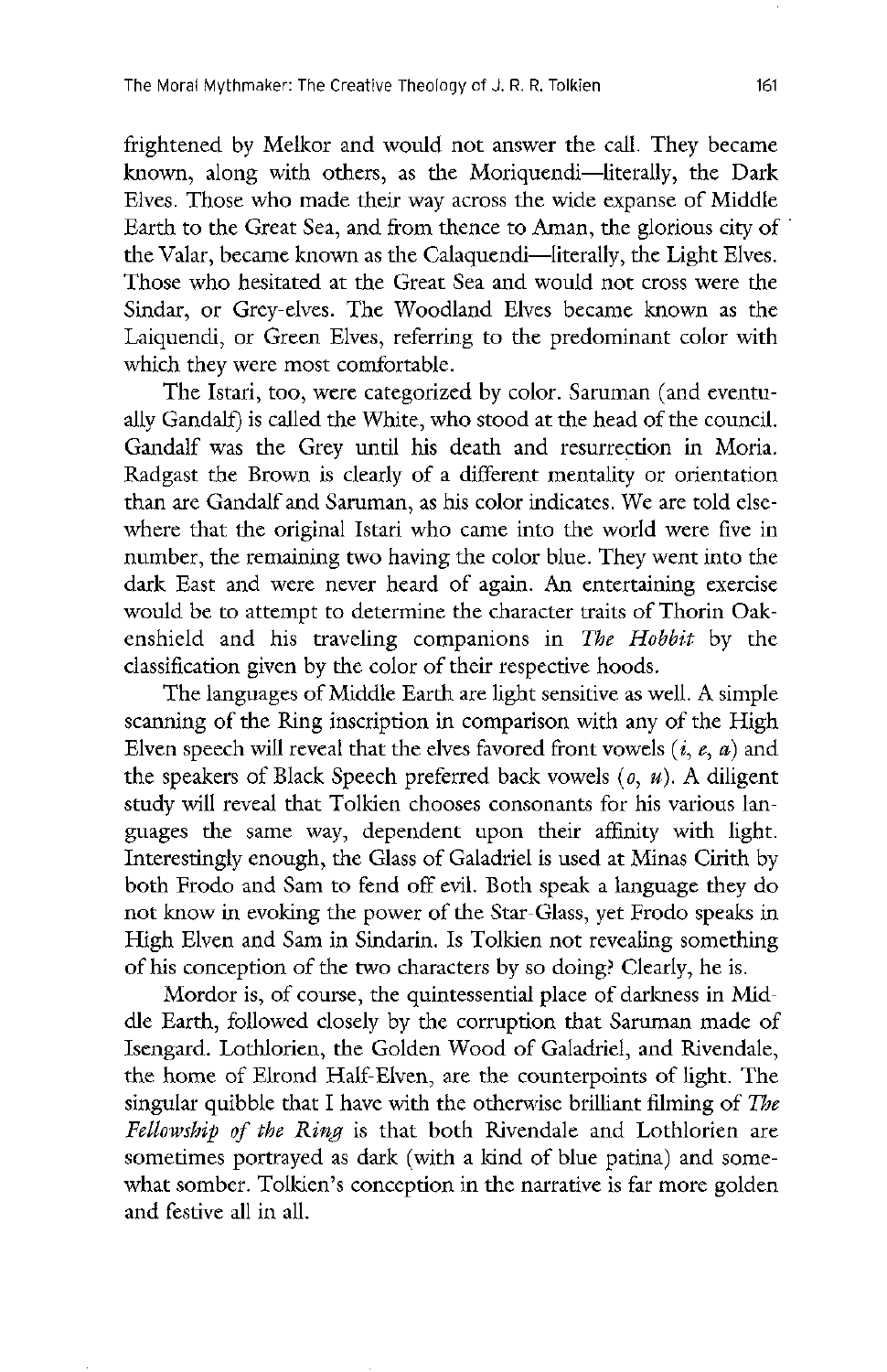### Destiny and Free Will

At the heart of Tolkien's creation is his fundamental acceptance of and belief in the well-developed theology of Catholicism. His is unflinching when it comes to the underlying principles by which his characters are motivated, the assumptions by which decisions are made, and by which powers rise and fall. Some of these principles are more easily illustrated than others. Tolkien's views on the moral agency of man, for example, can be articulated by two major episodes in The Fellowship of the Ring.

In the second chapter, "The Shadow of the Past," Frodo and Gandalf discuss the nature and history of the Ring, which has come to Frodo through an extraordinary chain of events. Though consistent with the whole conception of the fairy tale genre, it is a little unnerving to Frodo and to the reader to discover that the Ring has a will of its own

"A Ring of Power looks after itself, Frodo. It may slip off treacherously, but its keeper never abandons it. At most he plays with the idea of handing it on to some one else's care—and that only at an early stage, when it first begins to grip. But as far as I know Bilbo alone in history has ever gone beyond playing, and really done it. He needed all my help, too. And even so he would never have just forsaken it, or cast it aside. It was not Gollum, Frodo, but the Ring itself that decided things. The Ring left bim."

"What, just in time to meet Bilbo?" said Frodo. "Wouldn't an Orc have suited it better?"

"It is no laughing matter," said Gandalf. "Not for you. It was the strangest event in the whole history of the Ring so far: Bilbo's arrival just at that time, and putting his hand on it, blindly, in the dark."<sup>19</sup>

Here, then, we have characters that seem to be manipulated, pawns that are swept into orbit around the near omnipotence of the Ring of Power, and what once seemed mere happenstance turns to malignant purpose. As in the contrast between light and dark, however, Tolkien's characters become aware that in opposition to the Dark Power, there is another force—one for good—in the world.

"There was more than one power at work, Frodo. The Ring was trying to get back to its master. It had slipped from Isildur's hand and betrayed him; then when a chance came it caught poor Déagol, and he was murdered; and after that Gollum, and it had devoured him. It could make no further use of him: he was too small and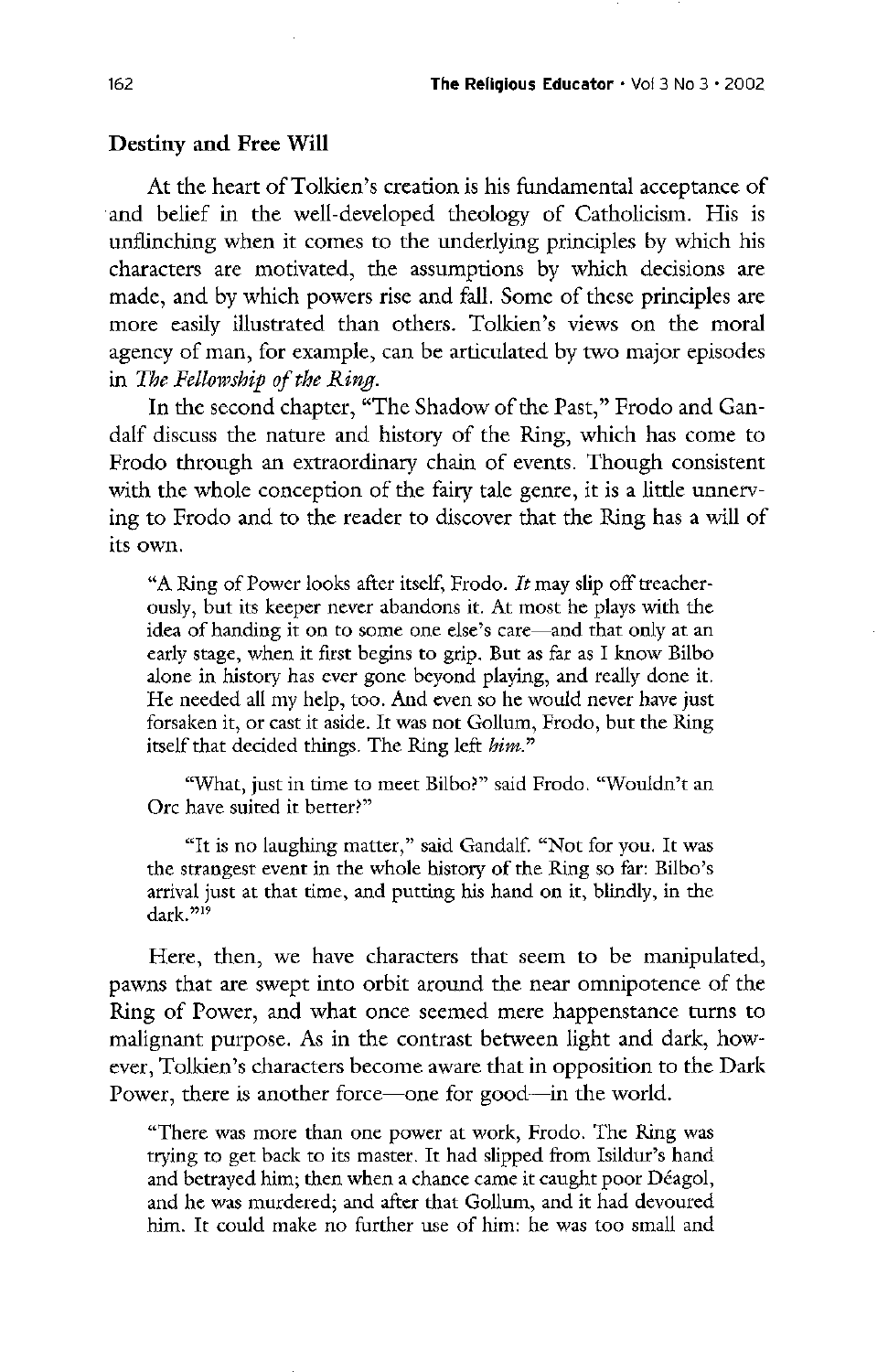The Moral Mythmaker: The Creative Theology of J. R. R. Tolkien 163

mean; and as long as it stayed with him he would never leave his deep pool again. So now, when its master was awake once more and sending out his dark thought from Mirkwood, it abandoned Gollum. Only to be picked up by the most unlikely person imaginable: bilbo from the shire

"Behind that there was something else at work, beyond any design of the Ring-maker. I can put it no plainer than by saying that Bilbo was *meant* to find the Ring, and *not* by its maker. In which case you also were *meant* to have it. And that may be an encouraging thought

"It is not," said Frodo. "Though I am not sure that I understand you. But how have you learned all this about the Ring, and about Gollum? Do you really know it all, or are you just guessing still?"

Gandalf looked at Frodo, and his eyes glinted. "I knew much and I have learned much," he answered. "But I am not going to give an account of all my doings to *you*. The history of Elendil and Isildur and the One Ring is known to all the Wise. Your ring is shown to be that One Ring by the fire-writing alone, apart from any other evidence. $220$ 

The opposing powers hinted at here become more clearly defined later in the narrative at the Bridge of Khazad-dum. Together with the orcs and trolls, a Balrog assaults the Fellowship. Notice the contrasts of light and dark, and particularly the titles that Gandalf gives to himself and the Balrog:

The Balrog reached the bridge. Gandalf stood in the middle of the span, leaning on the staff in his left hand, but in his other hand Glamdring gleamed, cold and white. His enemy halted again, facing him, and the shadow about it reached out like two vast wings. It raised the whip, and the thongs whined and cracked. Fire came from its nostrils. But Gandalf stood firm.

"You cannot pass," he said. The orcs stood still, and a dead silence fell. "I am a servant of the Secret Fire, wielder of the flame of Anor. You cannot pass. The dark fire will not avail you, flame of Udun. Go back to the Shadow! You cannot pass."

The Balrog made no answer. The fire in it seemed to die, but the darkness grew. It stepped forward slowly on to the bridge, and suddenly it drew itself up to a great height, and its wings were spread from wall to wall; but still Gandalf could be seen, glimmering in the gloom; he seemed small, and altogether alone: grey and bent, like a wizened tree before the onset of a storm

From out of the shadow a red sword leaped flaming.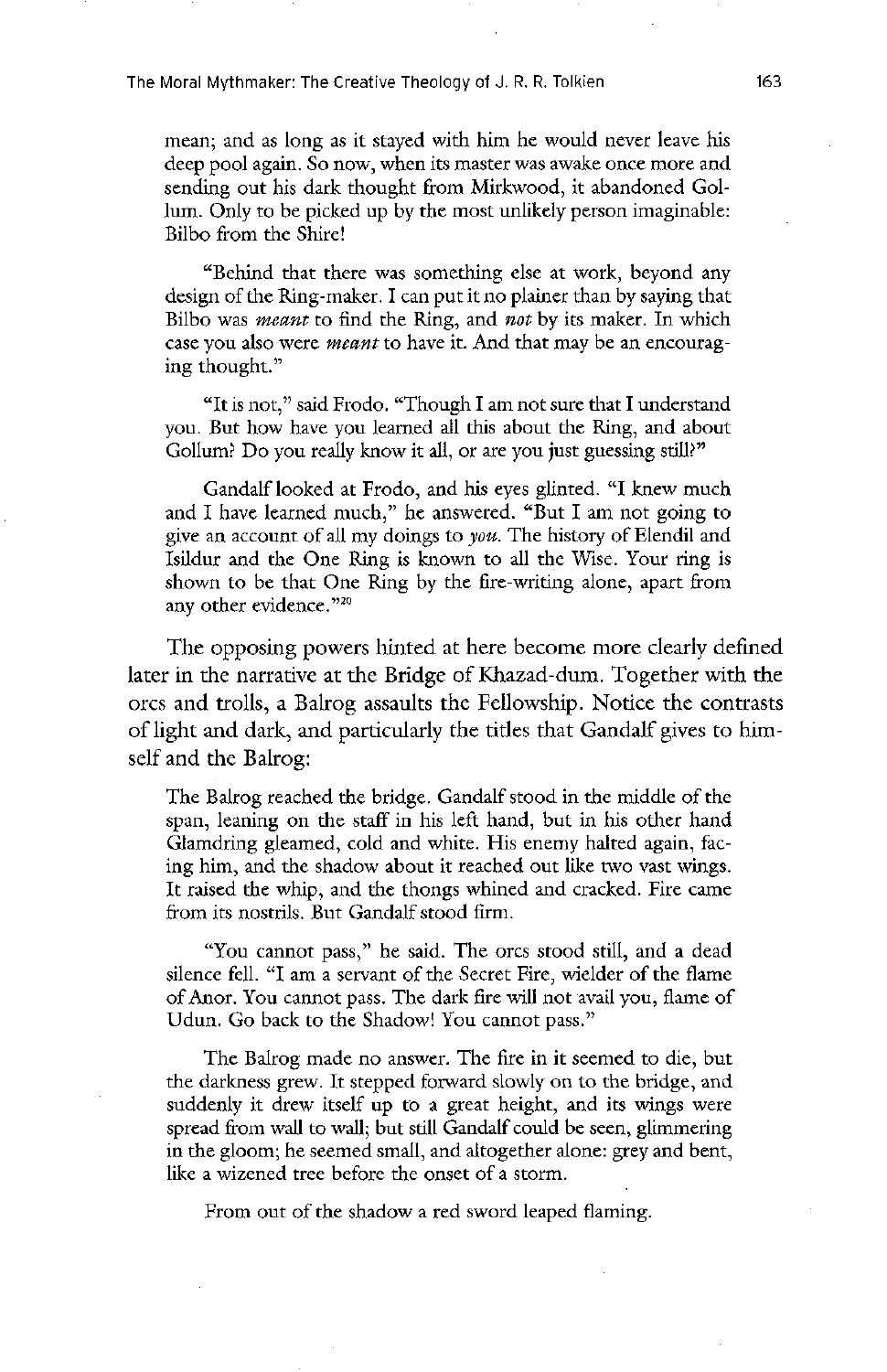Glamdring glittered white in answer.

There was a ringing clash and a slab of white fire. The Balrog fell back and its sword flew up in molten fragments. The wizard swayed on the bridge, stepped back a pace, and then again stood still.

"You cannot pass!" he said.

With a bound the Balrog leaped full upon the bridge. Its whip whirled and hissed

"He cannot stand alone!" cried Aragorn suddenly and ran back along the bridge. "Elendil!" he shouted. "I am with you, Gandalf!

"Gondor!" cried Boromir and leaped after him.

At that moment Gandalf lifted his staff, and crying aloud he smote the bridge before him. The staff broke asunder and fell from his hand. A blinding sheet of white flame sprang up. The bridge cracked. Right at the Balrog's feet it broke, and the stone upon which it stood crashed into the gulf, while the rest remained, poised, quivering like a tongue of rock thrust out into emptiness.

With a terrible cry the Balrog fell forward, and its shadow plunged down and vanished. But even as it fell it swung its whip, and the thongs lashed and curled about the wizard's knees, dragging him to the brink. He staggered and fell, grasped vainly at the stone, and slid into the abyss. 'Fly, you fools!' he cried, and was gone

The fires went out, and blank darkness fell. The Company stood rooted with horror staring into the pit. $21$ 

In the final chapter of The Fellowship of the Ring, Tolkien demonstrates his preference for human agency, even in the face of compulsion and intimidation. Frodo has fled the distressing confrontation with Boromir and finds himself at the summit of Amon Hen, the Hill of Seeing, with the ring on his finger. In the midst of an extraordinary vision of the lands of Middle Earth, he sees the Fortress of Sauron, and all hope leaves him

And suddenly he felt the Eye. There was an eye in the Dark Tower that did not sleep. He knew that it had become aware of his gaze. A fierce eager will was there. It leaped towards him; almost like a finger he felt it, searching for him. Very soon it would nail him down, know just exactly where he was. Amon Lhaw it touched. It glanced upon Tol Brandir—he threw himself from the seat, crouching, covering his head with his grey hood.

He heard himself crying out: Never, never! Or was it: Verily I come, I come to you? He could not tell. Then as a flash from some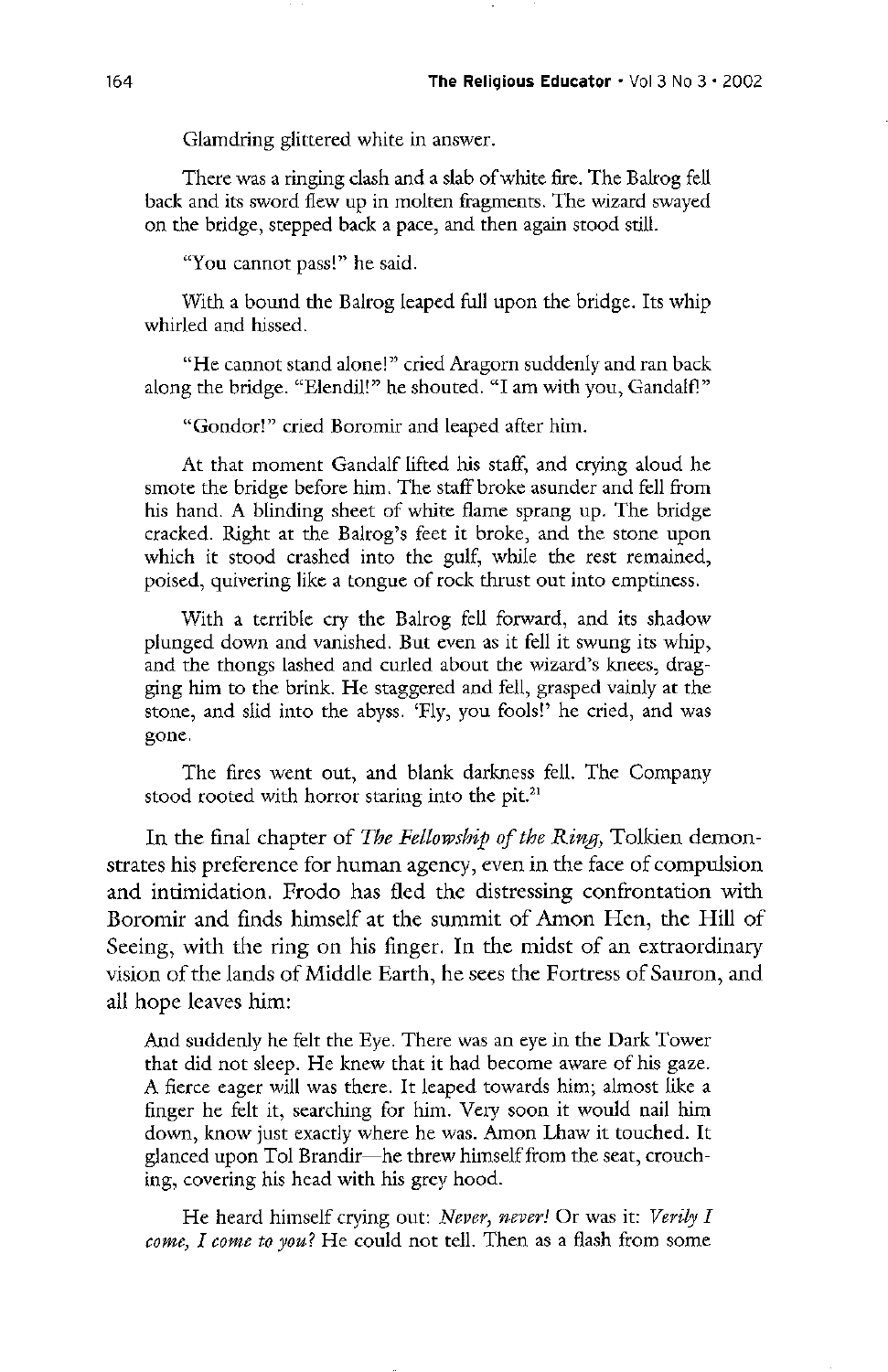other point of power there came to his mind another thought: Take it off! Take it off!, Fool, take it off! Take off the Ring

The two powers strove in him. For a moment, perfectly balanced between their piercing points, he writhed, tormented. Suddenly he was aware of himself again. Frodo, neither the Voice nor the Eye: free to choose, and with one remaining instant in which to do so. He took the Ring off his finger. He was kneeling in clear sunlight before the high seat. A black shadow seemed to pass like an arm above him; it missed Amon Hen and groped out west, and faded. Then all the sky was clean and blue and birds sang in every tree. $22$ 

Frodo will learn later that the opposing voice was Gandalf, exercising just enough of his own power against the effort of the Eye so that Frodo could decide for himself. This notion of being part of a destiny greater than one's own life yet having agency to determine the nature of one's own role in that destiny is not unique here. The principle is found throughout the corpus of Tolkien's work.

### **Conclusion**

It is difficult to imagine a world more cynical and debased than the one in which we presently live, and it is clear that the world's weariness derives from those two elements more than any other. Tolkien's works are fundamentally optimistic and assert that beauty and goodness will ultimately triumph, although there is an unavoidable price to be paid. Because Tolkien's works are stylistically romantic, they turn the minds and hearts of the reader to a "golden age," a time of great prosperity and peace, a time of enlightenment. While Tolkien's cosmology does include such eras in the far-distant history of Middle Earth, it is the immediacy of the coming, glorious Fourth Age of Middle Earth that is ushered in with the destruction of the Ring of Power that is appealed to throughout the narrative—it is the Return of the King that counts in the end. Surely Latter-day Saints ought to resonate with that notion. The stories of Middle Earth can be just as morally compelling to the perceptive reader as tales told of the faithful ancestors battling against terrible odds to bring sanity and grace into an otherwise benighted world. The writings of J. R. R. Tolkien ought not to be trifled with. Middle Earth and its denizens were conceived by a gifted and educated mind, to the intent that this earth might be a better and brighter place in which to live or at least so that we might believe that it can be, and that is essentially the beginning of the journey.  $\mathbb{R}^n$